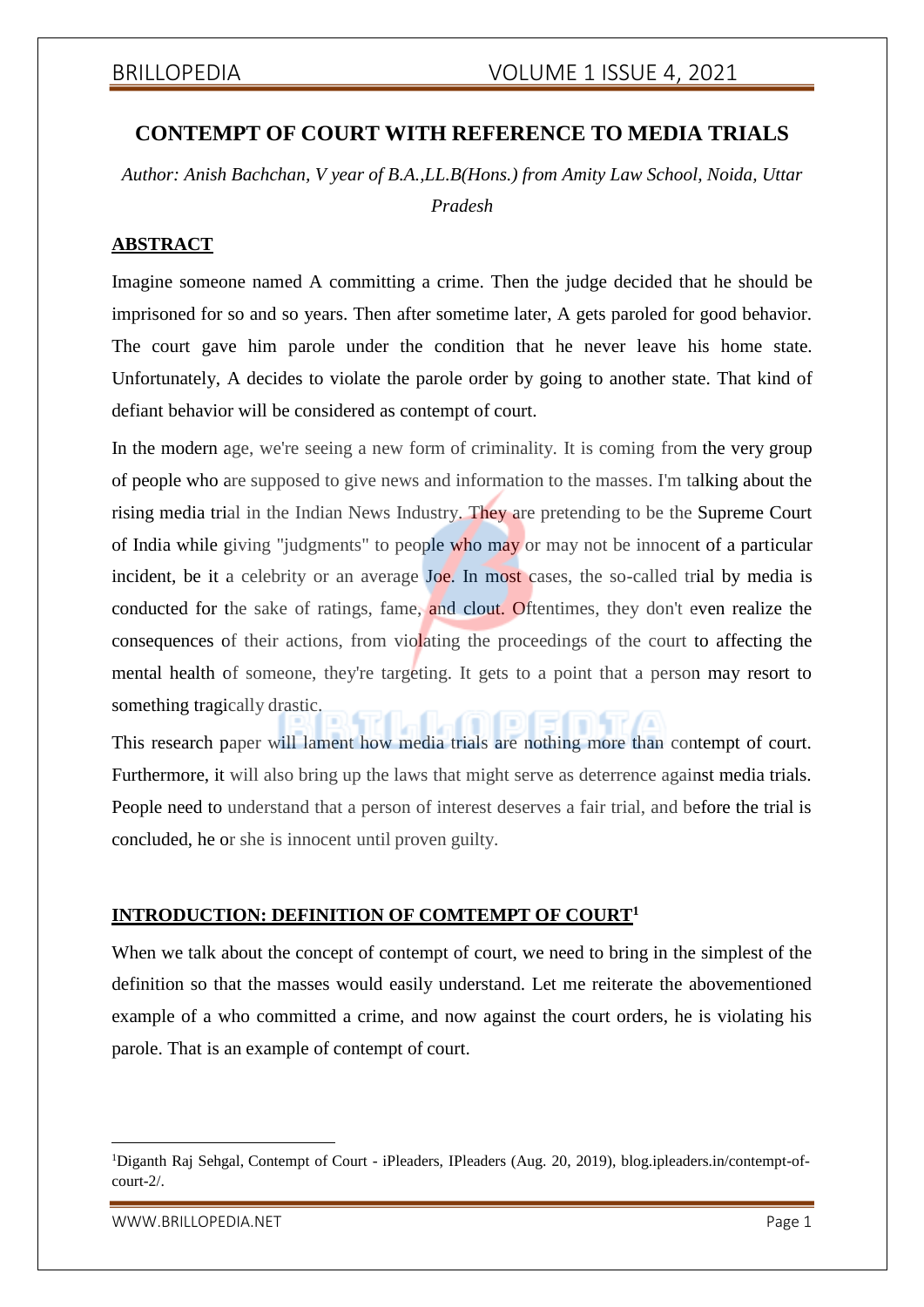In layman's terms, contempt of court means deliberately and defiantly violating the order and authority of the court. Imagine a teenager being rebellious against their parents for the wrong reasons say going to an underage party, and to punish that teen, their parents ground them in the room for a month. In a legal context, the court is the parents, and the person committing a contempt of court is the teenager, except the consequences are more severe than grounding a teenager in a room.

If we bring up the Indian context into it, the contempt of court has been given more broadly in The Contempt of Court Act 1971. Section 2(a) of the said act defined the said concept by dividing it into two. Those are Civil Contempt and Criminal Contempt.

### **CIVIL CONTEMPT AND CRIMINAL CONTEMPT<sup>23</sup>**

**CIVIL CONTEMPT:**When we talk about civil contempt, the concept's definition is a person willingly being defiant towards a decree, order, writ, or any judgment made by the court. In simplistic language, a person deliberately disobeys the undertaking made by the court. The person who is aggrieved in a civil offense can be entitled to seek benefit from the court order. Judges would resort to civil sanctions so that a person would be compelled to follow the court order, should they fail to obey it.

Section 2(a) of the said Act defines civil contempt. There are various defenses to civil contempt.

- 1. The person in question allegedly committing civil contempt must be unaware of the said contempt.
- 2. The breach of the court order must be either a mere accident or it was beyond their power to change the outcome.
- 3. The order which the court gave must be ambiguous or not understandable.
- 4. Orders should have more than one reasonable interpretation.
- 5. The compliance of the order must be like "Easy for you to say." In other words, it should be impossible to be followed.

<sup>&</sup>lt;sup>2</sup>Contempt of Court in India |, Contempt of Court Act 1971 (Mar. 27, 2017), byjus.com/free-ias-prep/contemptof-court/.

<sup>3</sup>Diganth Raj Sehgal, Contempt of Court - iPleaders, IPleaders (Aug. 20, 2019), blog.ipleaders.in/contempt-ofcourt-2/.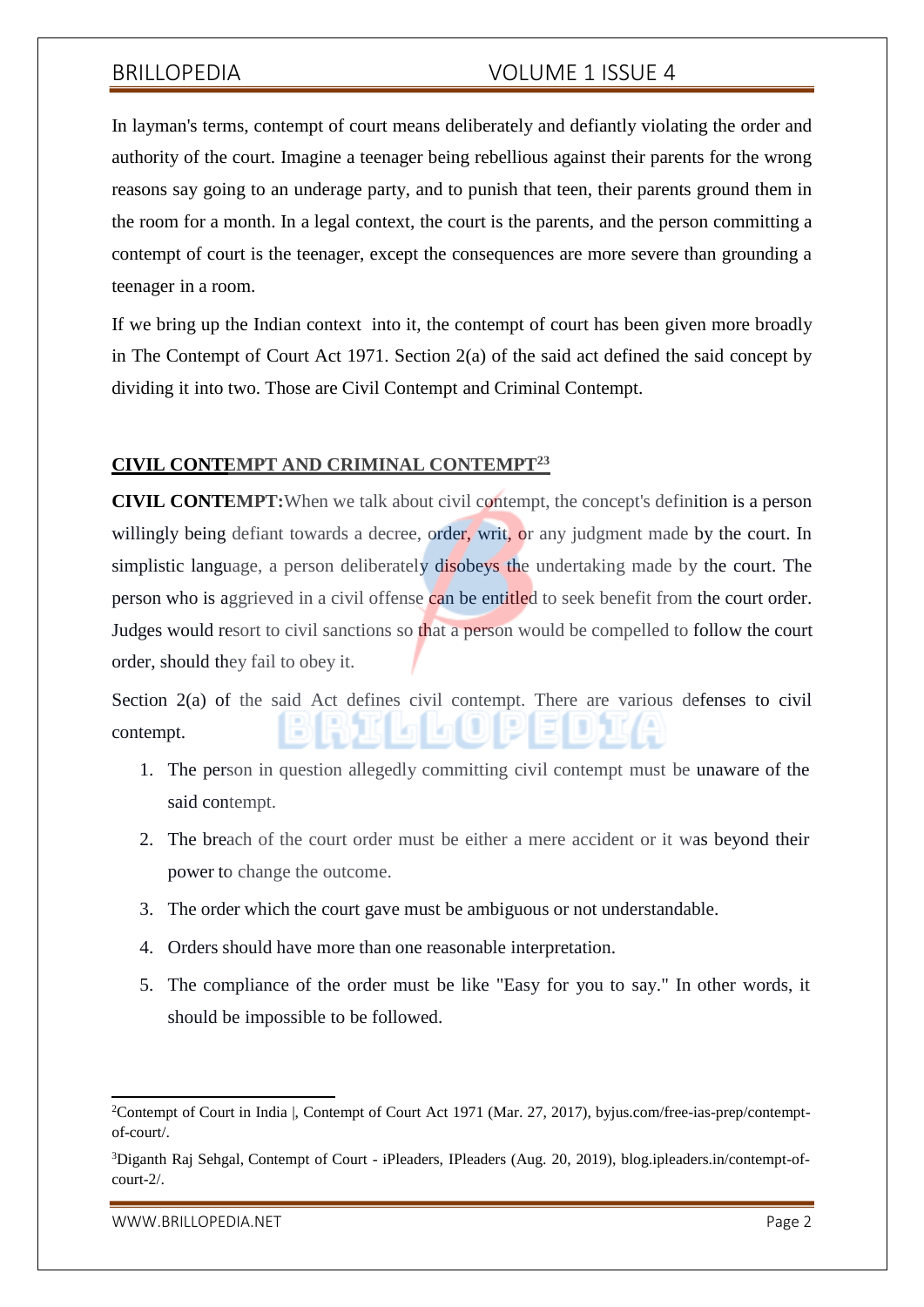# **U.P. Resi. Emp. Co-op., House B. Society v. New Okhla Industrial Development Authority<sup>4</sup>**

For the current situation, the Supreme Court has guided the Noida Authorities to check and state on the promise subtleties gave by people for allocating of plots. Logical inconsistency to a similar bearing by the Supreme Court a solitary Mr. S recorded a bogus pledge to misdirect the court. The Registry worked with a show-cause notice against him to say that why a display of disdain ought not to be taken against him for deceiving the Supreme Court.

**CRIMINAL CONTEMPT:** Section 2(c) of the said Act talks about criminal contempt. The definition states that any act that is:

- 1. Committed through the publication of words (either oral or written) or physical gestures, sign language, or visual representation.
- 2. It is committed in a way that could-
- i. Scandalise the judicial proceedings, thus reducing's court authority.
- ii. Any biased nature which interferes with the court's judicial proceedings.
- iii. It has the potential to obstruct the justice's administration.

# **Jaswant Singh v. Virender Singh<sup>5</sup>**

For this situation a supporter station censorious and shameful assault on the appointed authority of the High Court. An application was documented by a political race candidate in the High Court, who was a promoter. He needed to look to remain for additional contentions in a political race appeal and furthermore the exchange of political decision petitions. These things cause an assault on the official procedure of the High Court and tended to embarrass the Court. It was held for this situation that it was an endeavor to threaten the adjudicator of the High Court and cause an interface in the lead of a reasonable preliminary.

[WWW.BRILLOPEDIA.NET](http://www.brillopedia.net/) And the state of the state of the state of the state of the state of the state of the state of the state of the state of the state of the state of the state of the state of the state of the state of the

<sup>4</sup> K Saikia, Uttar Pradesh Residents vs New Okhla Industrial Development Authority, https://indiankanoon.org/doc/372035/.

<sup>&</sup>lt;sup>5</sup>Jaswant Singh v Virender Singh and Others on 09 November 1994, LawyerServices [www.lawyerservices.in/Jaswant-Singh-Versus-Virender-Singh-and-Others-1994-11-09.](http://www.lawyerservices.in/Jaswant-Singh-Versus-Virender-Singh-and-Others-1994-11-09)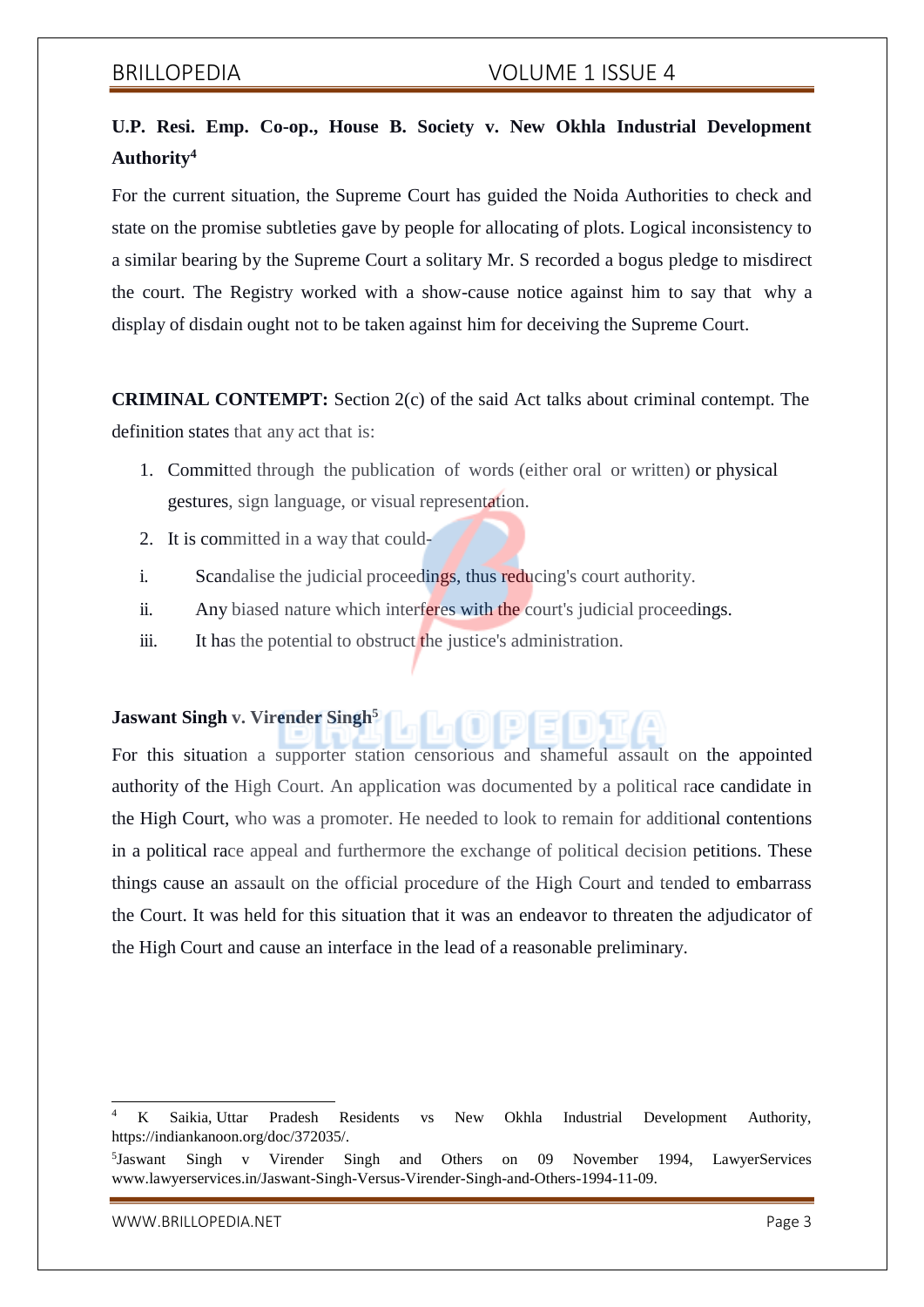### **CONSTITUTIONSLITY OF CONTEMPT OF COURT<sup>6</sup>**

The Indian Constitution is the incomparable rule that everyone must follow, has its arrangements towards scorn of court. Article 129 states that the Supreme Court is the Odin of the Indian Courts' Yggdrasil. As such, the Apex Court is the Court of Record. It has all the ability to rebuff somebody who could perpetuate hatred of court, either civil or criminal.

Article 142(2) is the real deal because it talks about the Contempt of Court. As the states that the Odin of Indian Courts will be passing orders that could secure any person's attendance. It can also make orders for the production of documents and will pass any orders that could punish someone for any contempt. All of this is based on any law which is made by our Parliament (mentioned in clause 1 of the Article). At the same time, the Apex Court must ensure that a person's personal liberty is not violated as it is one of the most important fundamental rights of the Constitution.

### **CONCEPT OF MEDIA TRAILS**

We're living in an era of what I call "pseudo-journalism." In this era, journalism has lost all its meaning<sup>7</sup>. And it is now replaced with people who scream and shout like an infant crying instead of presenting actual news and providing information to the masses. The only reason they're doing this is that they're desperate to get ratings, money, credibility, and clout. Well, even the foreign reputed media outlets like The New York Times talked big about India's Covid situation when the Second Wave devasted the lives of innocent souls. While at the same time, they made hit pieces on people like MrBeast and Elon Musk. In MrBeast's case, they brought up allegations that were debunked years ago. And in Elon Musk's case, they complained about him stealing memes, which is a normal activity despite having some legal cases<sup>89</sup>.

<sup>6</sup>Diganth Raj Sehgal, Contempt of Court - iPleaders, IPleaders (Aug. 20, 2019), blog.ipleaders.in/contempt-ofcourt-2/.

<sup>7</sup>AnishBachchan, Opinion: Pseudo Culture Is Harming The Internet And India, Youth Ki Awaaz (May 12, 2021), [www.youthkiawaaz.com/2021/05/the-pseudo-culture-is-harming-the-internet-and-india/.](http://www.youthkiawaaz.com/2021/05/the-pseudo-culture-is-harming-the-internet-and-india/)

<sup>8</sup>AnishBachchan, A Memelord in Legal Realm, Judicateme https://judicateme.com/wpcontent/uploads/2021/09/The-Meme-Lord-In-Legal-Realm-by-Anish-Bachchan\_JudicateMe-Issue-V.pdf.

<sup>9</sup>AnishDeku, Attention India, the celebrities and media gave their opinions, beware, this is not a drill, https://myvoice.opindia.com/2021/10/attention-india-the-celebrities-and-media-gave-their-opinions-bewarethis-is-not-a-drill/.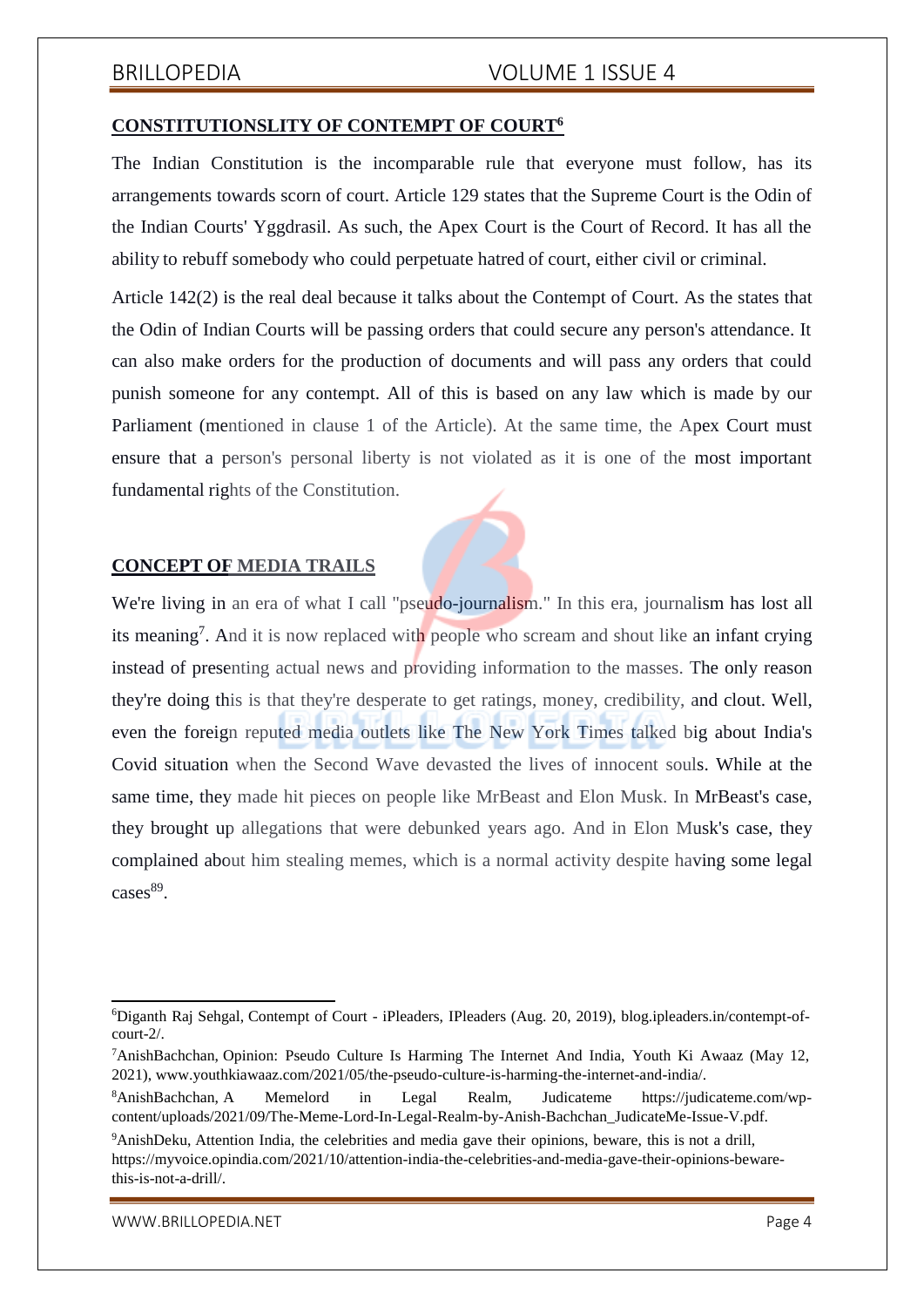When foreign media is that desperate for credibility, then imagine what the state of Indian media would be. Right now, our media is completely acting all high and mighty whenever any situation happens. And then they start giving judgment as if they're the Supreme Court. That explains the concept of Media Trial. In this concept, they become the judge, jury, and executioner. Media trial represents everything wrong with the Indian Media because of their current behavior, they've become the shell of their former self. They used to be informative and cared only about the news. Even if they were politically biased, they would stay politically neutral<sup>10</sup>.

Unfortunately, with the change in socio-political climate in the 21st century, the state of media also started to deteriorate. Thanks to Media Trials, the sugarcoating of trivial information has replaced the current affairs of India and the world (as if the latter isn't oversensationalized already). Our media also started to follow the patriotic bhedchaal, and they would deem anyone an anti-nationalist, tukde-tukde gang, *deshdrohi,* and whatnot. Even though the person in question would make some critiques towards the government's policies. The concepts of patriotism and sedition are now lost, especially in the aftermath of the Kanhiya Kumar Sedition Case. For instance, A makes an innocent comment about the Government's role during their handling of the Second Wave of Covid. That comment, however, gets blown out of proportion, and the media gets the wind of this. They will take the comment out of context, and they would give their judgment that A is anti-national and they should go to Pakistan. Because they influence the people, the audience would be toxic enough to give nasty respond to A on social media. Some would resort to revealing's residential address and other personal information that could be used to harm A and his family. This is what media trial is capable of  $1112$ .

Outrage Culture, Bhedchaal Mentality, Harassment, and Witch-hunt have a clear nexus with the media trial. Think of it as McCarthyism meets The Night of the Long Knives. I think one case that represents all of it was the **Sushant Singh Rajput Case**. We all know what happened last year. The unfortunate death of an actor has created a snipe-storm all over media and the internet. Wannabe detectives on the media and the internet trying to find the cause of the actor's death through conspiracy theories, fanfictions, fake evidence. Eventually,

 $10$ AnishBachchan, The Indian Media USED To Be The Fourth Pillar Of Democracy, Youth Ki Awaaz (Jan. 4, 2021), [www.youthkiawaaz.com/2021/01/media-the-shell-of-its-former-self/.](http://www.youthkiawaaz.com/2021/01/media-the-shell-of-its-former-self/)

<sup>11</sup>Law Corner, The Calamity of Patriotic Bhedchaal, Law Corner (Aug. 24, 2021), lawcorner.in/the-calamity-ofpatriotic-bhedchaal/.

<sup>&</sup>lt;sup>12</sup>Law Corner, The Rising Problem of Fake Patriotism, Law Corner (Jan. 29, 2021), lawcorner.in/the-risingproblem-of-fake-patriotism/.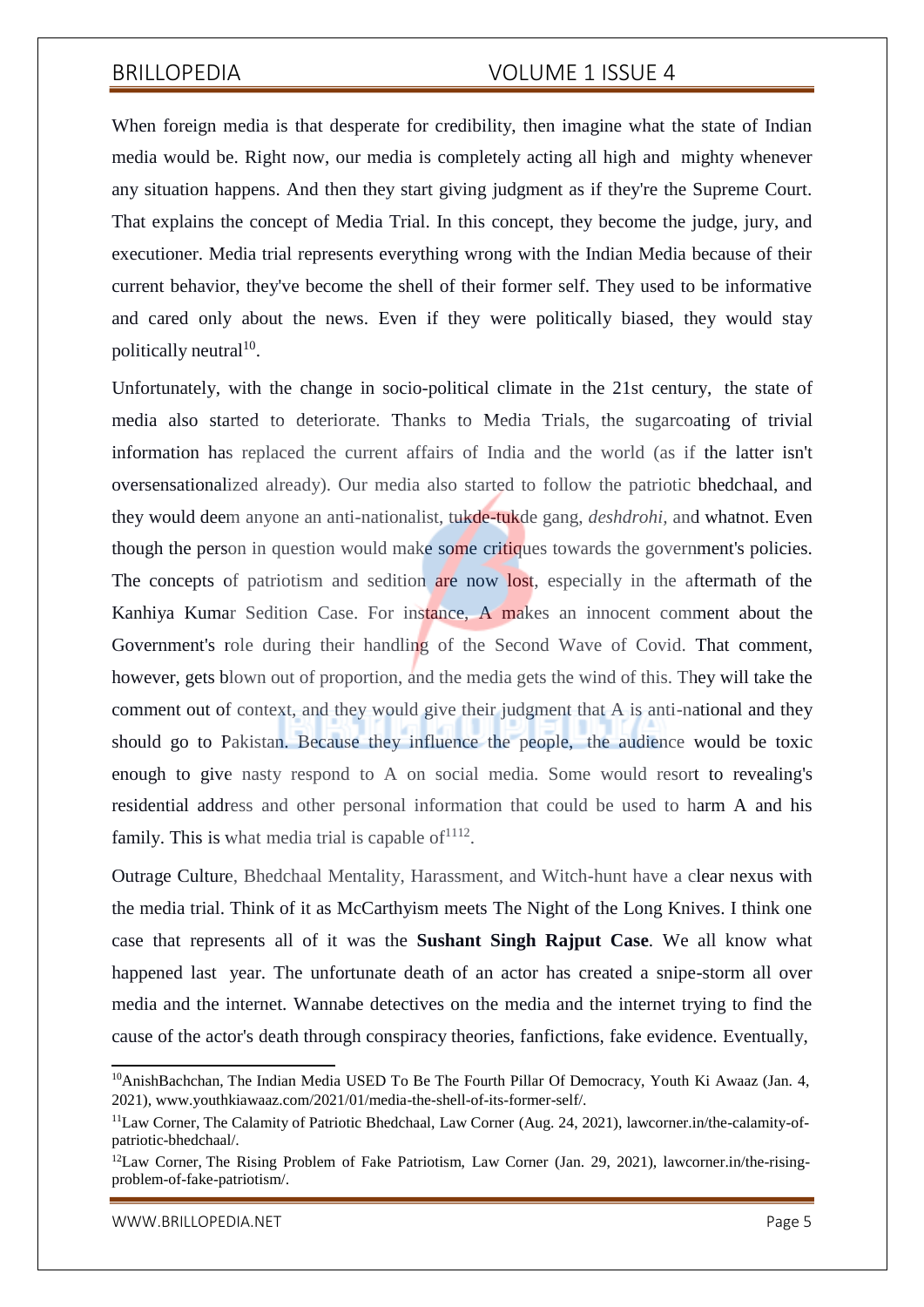they found a scapegoat of the case- Rhea Chakraborty. The media pushed the narrative (more like giving the judgment) that the deceased actor's girlfriend has something to do with his death. And the audience ate it all up by constantly harassing her, and at the same time, sending rape and death threats<sup>1314</sup>.

The same could be said about the **ArushiTalwar case**. The death of a teenager caused a huge ruckus all over the country. The media being media, decided to milk this case by making judgments that the teenager's parents were the actual perpetrators of her death. The catch was, that the court proceeding did not even take place. **The Rohtak Case** was another example, where two siblings, despite being the perpetrators were hailed as heroes on National Television just because of a video of them beating three boys went viral<sup>1516</sup>.

# **WHY DOES THE MEDIA ACTS LIKE THE COURT?<sup>1718192021</sup>**

The media misuses their power, influence, and fame just to seek their benefit. The only reason they use people's anger for the wrong reasons is because of the Television Rating Point (or TRP in short). The media would over sensationalize a situation like the Indo-Chinese border clash, which happened last year just to get the TRP out of it. Not only they've become TRP mongers, but they use their influence to get more money and increase their cult following. Convenience also plays a huge role in media trials. The media wants to take the

<sup>13</sup>AnishBachchan, Outrage Culture And Bhedchaal Mentality Are Affecting India Worse Than We Think, Youth Ki Awaaz (Jan. 10, 2021), [www.youthkiawaaz.com/2021/01/online-bandwagon-and-outrage-culture-in-india/.](http://www.youthkiawaaz.com/2021/01/online-bandwagon-and-outrage-culture-in-india/)

<sup>14</sup> Online Harassment and the rise of Social Media Trial and Online Witch Hunt, Advocates,LawFirms,Attorneydirectory,Lawyer,vaki [www.legalserviceindia.com/legal/article-4082-online](http://www.legalserviceindia.com/legal/article-4082-online-)harassment-and-the-rise-of-social-media-trial-and-online-witch-hunt.html.

<sup>&</sup>lt;sup>15</sup> The Freedom Of Speech And The Privacy Right In The Press And The Media: When Should The Journalists Rights For The Freedom Of Expression Be Restricted? |, JudicateMe (July 12, 2021), judicateme.com/thefreedom-of-speech-and-the-privacy-right-in-the-press-and-the-media-when-should-the-journalists-rights-forthe-freedom-of-expression-be-restricted/.

<sup>&</sup>lt;sup>16</sup>Muskan Sharma, Problem of Outrage Culture & Social Media Trials: Sushant Singh's Case, (July 2, 2021), legalreadings.com/problem-of-outrage-and-social-media-trials-sushant-singhs-case/.

<sup>&</sup>lt;sup>17</sup> Law Corner, Advertisement: Outrage For Sale, Law Corner (Aug. 25, 2021), lawcorner.in/advertisementoutrage-for-sale/.

<sup>&</sup>lt;sup>18</sup>AnishBachchan, Why Does Our Society Value Convenience Over Morality?, Youth Ki Awaaz (Oct. 11, 2021), [www.youthkiawaaz.com/2021/10/the-harmful-side-of-convenience/.](http://www.youthkiawaaz.com/2021/10/the-harmful-side-of-convenience/)

<sup>&</sup>lt;sup>19</sup> Law Corner, Disillusionment Of The Indian Masses Towards The Media, Law Corner (July 23, 2021), lawcorner.in/disillusionment-of-the-indian-masses-towards-the-media/.

<sup>20</sup>AnishBachchan, My Thoughts on The Rise Of Outrage Culture In India, Medium (Jan. 21, 2021), anishbala147.medium.com/my-thoughts-on-the-rise-of-outrage-culture-in-india-77f12616114f.

<sup>&</sup>lt;sup>21</sup>Law Corner, The Online Mob Mentality in India, Law Corner (Jan. 26, 2021), lawcorner.in/the-online-mobmentality-in-india/.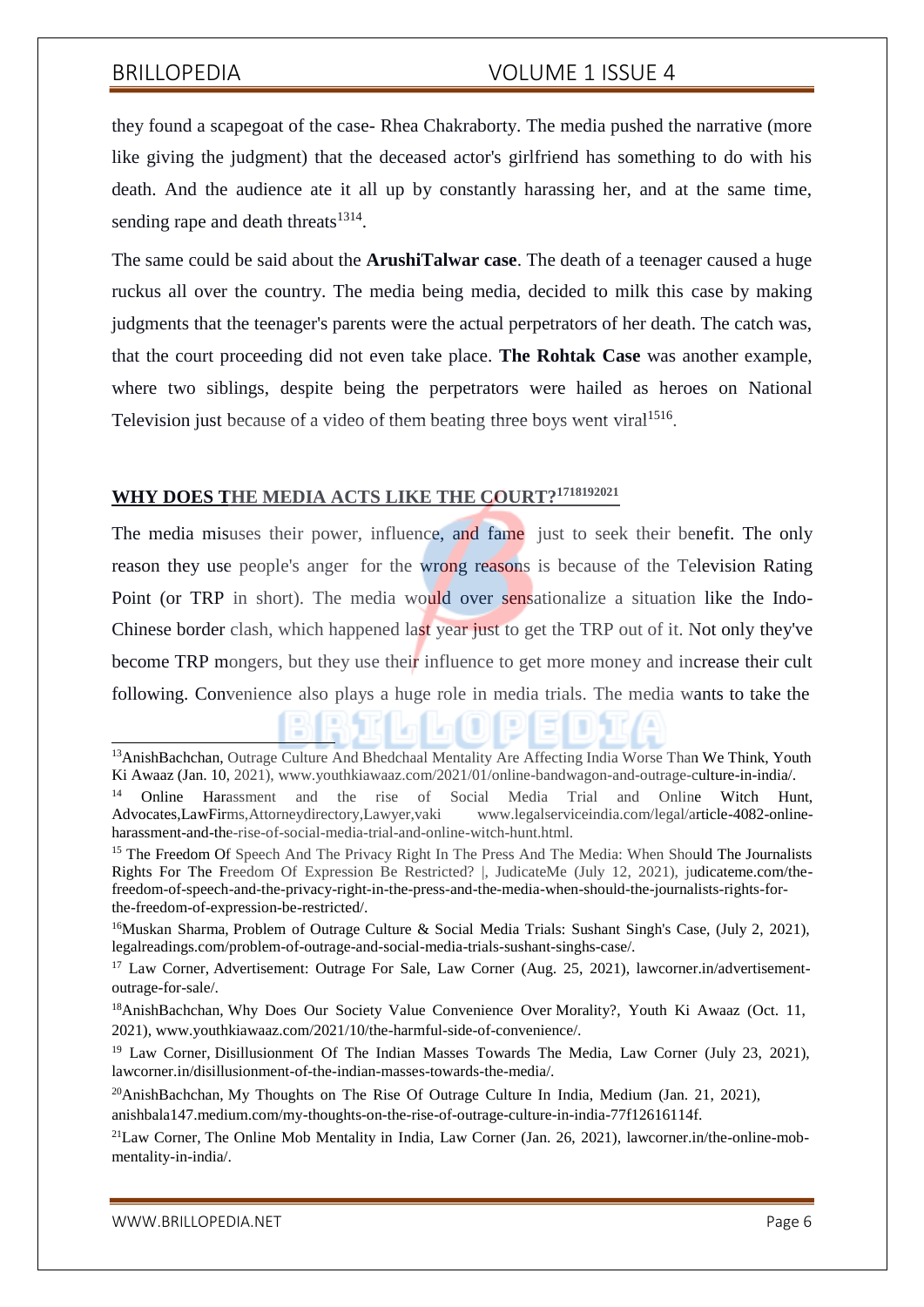easy route. They don't care about giving detailed facts. They care about stories that are not only spicy but also media could milk the ever-loving heck out of it.

When the whole Sushant Case blew out of proportion, the media milked it like collecting buckets of water from the river. In the meanwhile, they made Rhea Chakraborty, a scapegoat because she was the convenient target for them. They knew constant outrage would sell more, and they'll get a lot of TRP, money, and clout from it.

What they're doing may be beneficial monetarily, and yet, they're additionally harming their believability. They don't understand what they're doing maybe morally or/and lawfully offbase. Their activities may abuse the security of the individual of interest, or more awful, may severely influence their physical and emotional wellness. Like the ArushiTalwar case, they may disturb the court procedures, which could influence the lawful and legal arrangement of the country. Or then again more terrible, they may deteriorate their relations with general society. Likely the absolute bottom of the Indian Media may be the TRP Scam. At the point when it was discovered that RepublicTV was supposedly getting amicable with BARC (Broadcast Audience Research Control) to get more TRP. To add more salt into injury, the supposed Whatsapp Chat spills, which shows a specific columnist purportedly benefitting off from the casualties of the Pulwama Attacks. It shows how far the media would go wrong.

# **DETERREMCE BY THE LAW AGAINST THE CONTEMPT OF COURT THROUGH MEDIA TRIALS<sup>222324</sup>**

**THE CONTEMPT OF COURT ACT 1971:**The Contempt of Court Act 1971, Section 3(1), stifles any stream or undertaking that could jeopardize the court's legitimate operations. The aforementioned Act's Section 12 allows the High Court and the Supreme Court to punish someone for disobedience to the court. Section 12 (1) permits a sentence for contempt of court in which a person is required to set anything aside for a fundamental period equivalent to paying a fine of Rs 2000. In the meantime, if he chooses to make a made propitiatory

<sup>&</sup>lt;sup>22</sup> Recent Developments in the arena of Freedom of Speech and Expression and Concept of Media Trial: Explained, [www.latestlaws.com/articles/recent-developments-in-the-arena-of-freedom-of-speech-and](http://www.latestlaws.com/articles/recent-developments-in-the-arena-of-freedom-of-speech-and-)expression-and-concept-of-media-trial-explained/.

<sup>&</sup>lt;sup>23</sup>Diganth Raj Sehgal, Contempt of Court - iPleaders, IPleaders (Aug. 20, 2019), blog.ipleaders.in/contempt-ofcourt-2/.

<sup>&</sup>lt;sup>24</sup> "Scholar., Limitation to the Rights of Protest, VidhiAgaaz https://drive.google.com/file/d/1BVBGEBCDIbUjo8Em5P9cxtvl5yhw9lH/view.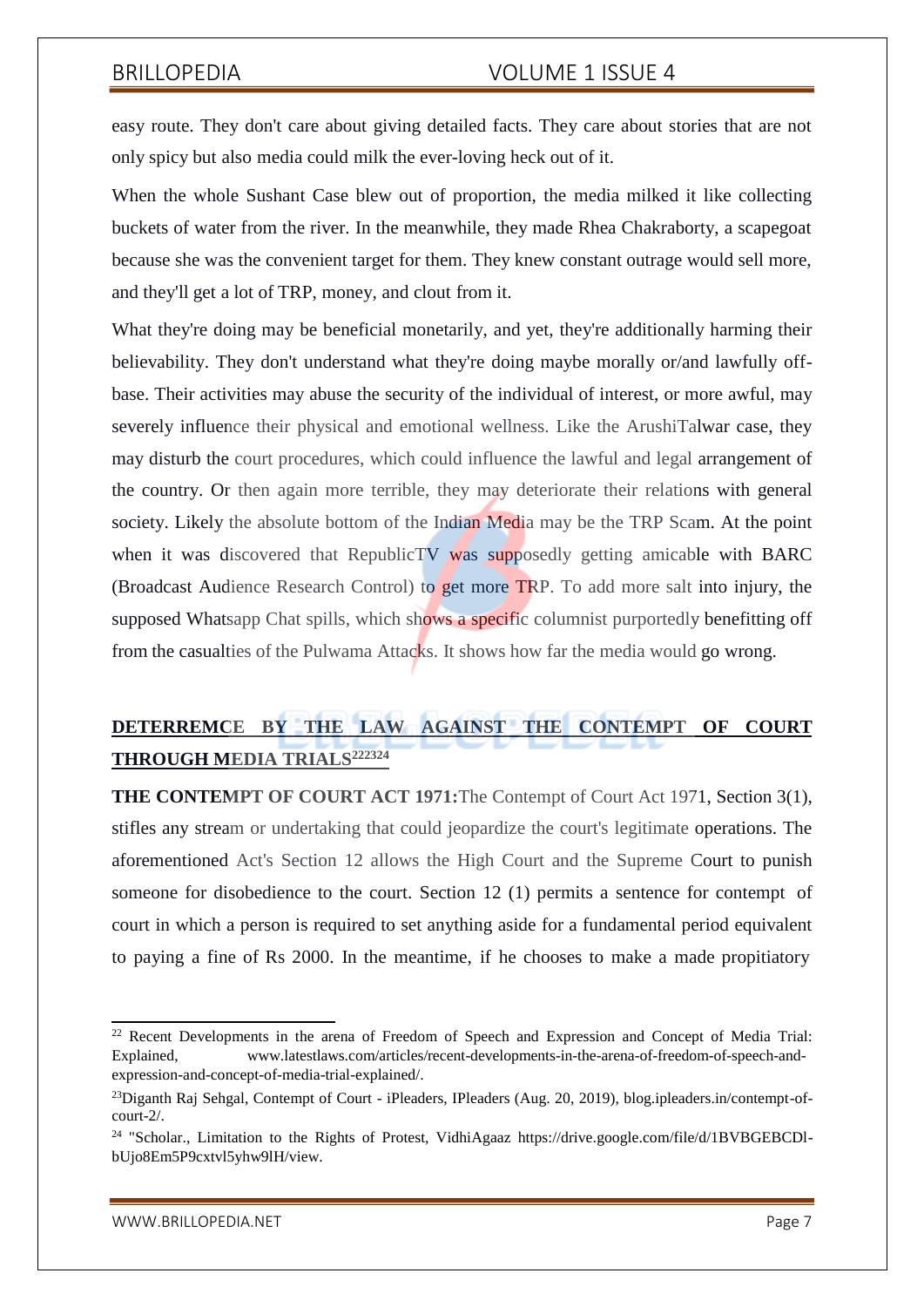evaluation, he can be pardoned from the court's disdain. The expression of dissatisfaction should be sincere and viewed under the court's rules.

# **OTHER LEGAL REMEDIES**

- 1. The Indian Constitution's Articles 21 and 304 ensure the right to free and fair trial to all the citizens of the country. The said articles were well versed in Maneka Gandhi vs. the Union of India. Article 39A ensures that the people from the weakest section of the society get free legal aid.
- 2. Article 19(2) of the Indian Constitution serves as a deterrent against Article 19(1)(a) that is freedom of speech and expression. It means that to protect the position of the state, the former must act as a reasonable restriction to the latter.
- 3. Should the reputation of a person gets damaged because of the constant media's McCarthyism; they should seek remedies through the IPC Sections 499 and 500 which explains defamation and its punishment. A person who gets charged under this offense will be punished with 2 years of imprisonment.
- 4. Similarly, IPC Section 228a punishes someone for two years should he or she reveal the name of the victim. This section holds more importance in the aftermath of Nirbhaya and the Hyderabad rape case. At the same time, IPC Section 354C punishes someone for voyeurism. It means taking images of the victim without their consent. The person punished under this section will be imprisoned for 3 years. Should they repeat this act, then the sentence will increase to 5 years.
- 5. Various legal experts and judges like Chief Justice J.S.Khehar expressed their concerns about the media trials, with the Supreme Court hinting to end the media trial in 2017. The 200th Law Commission also brought the issue of media trial in their Trial by Media- Free Speech vs. Media Trial by Criminal Procedure.

### **CONCLUSION**

The "Innocent before proven guilty" principle is something that is deliberately ignored by the media. They just want to prove someone guilty without any evidence or context. But those two do not matter to them. To them, they want to act all high and mighty, while at the same time pushing a certain narrative just for some ratings. They used to be the fourth pillar of the Indian democracy, but now they're the pale shadow of what it once was. And now, they are

[WWW.BRILLOPEDIA.NET](http://www.brillopedia.net/)